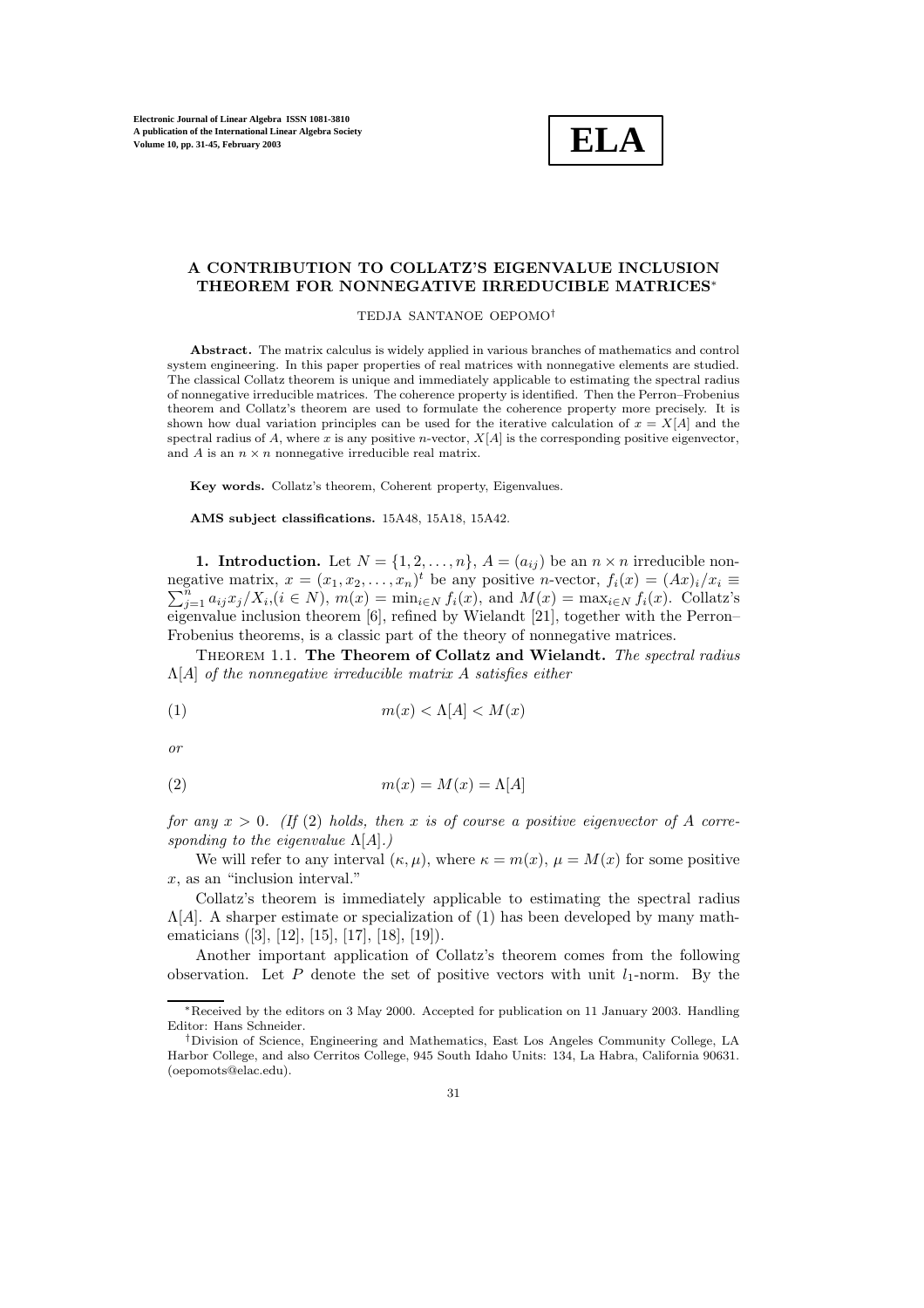**ELA**

32 T. S. Oepomo

Perron–Frobenius theorem and Collatz's theorem, the positive eigenvector  $X[A] \in P$ and  $\Lambda[A]$  are solutions of the following minimax and maximin principles:

$$
\Lambda[A] = \max_{x \in P} m(x) = \min_{x \in P} M(x),
$$

where the extreme values are achieved only if  $x = X[A]$ ; see [20]. It will be shown in a later paper how these dual variation principles can be used for the iterative calculation of  $x = X[A]$  and  $\Lambda[A]$ . Such an application is in part based on the fact that  $m(x)$  and  $M(x)$  are not independent if  $x \in P$  is required. In fact, Collatz's theorem suggests that, if one of these two quantities is close to  $\Lambda[A]$ , so is the other one. We may refer to this as the "coherence property" of  $m(x)$ ,  $M(x)$  (or of the  $f_i(x)$ ). The purpose of this paper is to formulate the "coherence property" more precisely.

The main result will define the precise set of all possible  $\{m(x), M(x)\}\$  pairs for  $x \in P$ . As a corollary it will be established that, if any of the quantities  $M(x)$  −  $\Lambda[A], \Lambda[A] - m(x)$  converges to 0  $(x \in P)$ , then  $||x - X[A]||$  converges to 0 with the same speed.  $(|| \cdot ||$  will denote in this paper the  $l_1$ -norm.)

**2. Estimates of the Inclusion Intervals.** The following lemma is fundamental.

LEMMA 2.1. Let  $S = \{x^j\}$  denote any sequence in P. If S has no accumulation *point in* P*, then*

$$
\lim_{j \to \infty} M(x^j) = +\infty.
$$

*Proof.* Since the closure P is compact, S has an accumulation point  $y$  on the boundary of P. Thus,  $y_i \ge 0$   $(i \in N)$  and the index set  $Z = \{i \in N | y_i = 0\}$  is not empty.

Since  $||y|| = 1$ ,  $N\Z$  is not empty either. Because A is assumed nonnegative irreducible, there is an  $r \in Z$ ,  $S \in N \backslash Z$  such that  $a_{rs} > 0$ .

Let  $S'' = \{x^{\sigma(j)}\}\$  denote a subsequence of S converging to y. Then

(3) 
$$
[x^{\sigma(j)}]_r \to y_r = 0, [x^{\sigma(j)}]_s \to y_s > 0
$$

as  $j \to \infty$ . For nonnegative  $A = (a_{jj})$ ,  $f_r(x) \ge a_{rr} + a_{rs} \frac{x_s}{x_r}$ . Therefore, by (3),  $f_r(x^{\sigma(j)}) \to +\infty$  as  $j \to \infty$  and thus  $M(x^{\sigma(j)}) \to \infty$ . Hence,  $+\infty$  is an accumulation point of any subsequence of  $\{M(x^j)\}\$ and therefore  $M(x^j) \to \infty$ .

The next theorem will specify an upper bound for a chosen ratio  $f_k(x)$  if a common lower bound of all other  $f_i(x)$  is given and vice versa.

Birkhoff and Varga [2] observed that the results of the Perron–Frobenius theory (and consequently also Collatz's theorem) could be slightly generalized by allowing the matrices considered to have negative diagonal elements. They introduced the terms "essentially nonnegative matrix" for matrices whose off-diagonal elements are nonnegative and "essentially positive matrix" for essentially nonnegative, irreducible matrices. The only important change is that, whenever the Perron–Frobenius theory or Collatz's theorem refers to the spectral radius of a nonnegative matrix  $A$ , the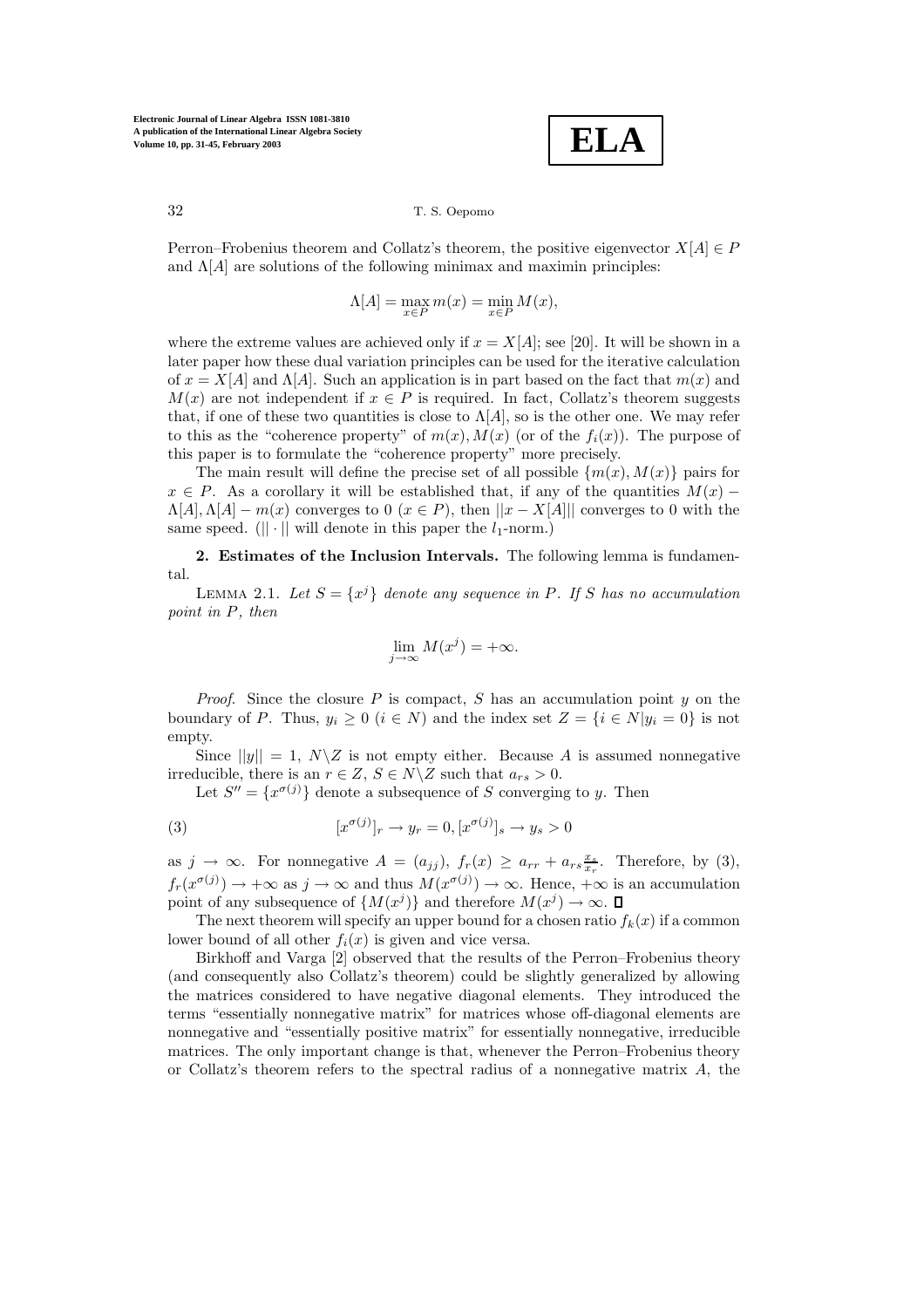

corresponding quantity for an essentially nonnegative matrix  $\tilde{A}$  is the (real) eigenvalue of the maximal real part in the spectrum of  $\tilde{A}$ , also to be denoted by  $\Lambda[\tilde{A}]$ . Of course  $\Lambda[\vec{A}]$  need not be positive and it is not necessarily dominant among the eigenvalues in the absolute-value sense. The term  $X[\tilde{A}]$  will always denote the positive eigenvector of the unit  $l_1$ -norm of an essentially positive matrix  $\tilde{A}$ .

 $A = (a_{ij})$  will henceforth denote an essentially positive matrix and  $A_{(k)}$  its  $(n-1)$ st-order submatrix associated with  $a_{kk}$ , and  $\nu_k = \Lambda[A_{(k)}]$ . By a theorem of Frobenius [10],

$$
\lambda \equiv \Lambda[A] > \Lambda[A_{(k)}] \equiv \nu_k
$$

(see also [20], p. 30; [11], p. 69; and [9]).

THEOREM 2.2. Let  $k \in N$  and  $\mu > \nu_k$ .

(i) The system of  $n-1$  *equations* 

(4) 
$$
f_i(x) = \mu \text{ for all } i \neq k
$$

*has a unique solution*  $x = g^k(\mu)$  *in* P *and* 

$$
f_k[g^k(\mu)] = a_{kk} + p_k^t(\mu I - A_k)^{-1}q_k \stackrel{\text{def}}{=} \theta_k(\mu).
$$

*Note:*  $p_k$  *is the matrix constructed from the kth row of matrix* A *after deleting*  $a_{kk}$ *,* q<sup>k</sup> *is the matrix constructed from the* k*th column of matrix* A *after deleting* akk*, and*  $A_{(k)}$  *is the matrix constructed from A by deleting row and column k.* 

(ii) If  $x \in P$  and  $f_i(x) \geq \mu \leq \mu$  for each  $i \neq k$ ,  $i \in N$ , then

$$
f_k(x) \leq \theta_k(\mu) \ (\geq \theta_k(\mu))
$$

*and*  $f_k(x) = \theta_k(\mu)$  *holds only for*  $x = g^k(\mu)$ . (iii) The function  $\theta_k(\mu)$  is analytic and decreasing in  $(\nu_k, \infty)$  and

$$
\theta_k(\lambda) = \lambda,
$$

(6) 
$$
\theta_k(\mu) = \rightarrow a_{kk} \text{ as } \mu \rightarrow \infty,
$$

(7) 
$$
\theta_k(\mu) = \to +\infty \text{ as } \mu \downarrow \nu_k.
$$

*Proof.* (i) It may be assumed without loss of generality that  $k = n$ . Then A has the partitioned form

$$
A = \begin{bmatrix} B & q \\ p^t & a_{nn} \end{bmatrix},
$$

<sup>&</sup>lt;sup>1</sup>Since it is clear from the context, the orders of identity matrices and of zero matrices will not be indicated. Thus, identity matrices of all orders will be denoted by  $I$  and rectangular zero matrices of all orders will be denoted by 0.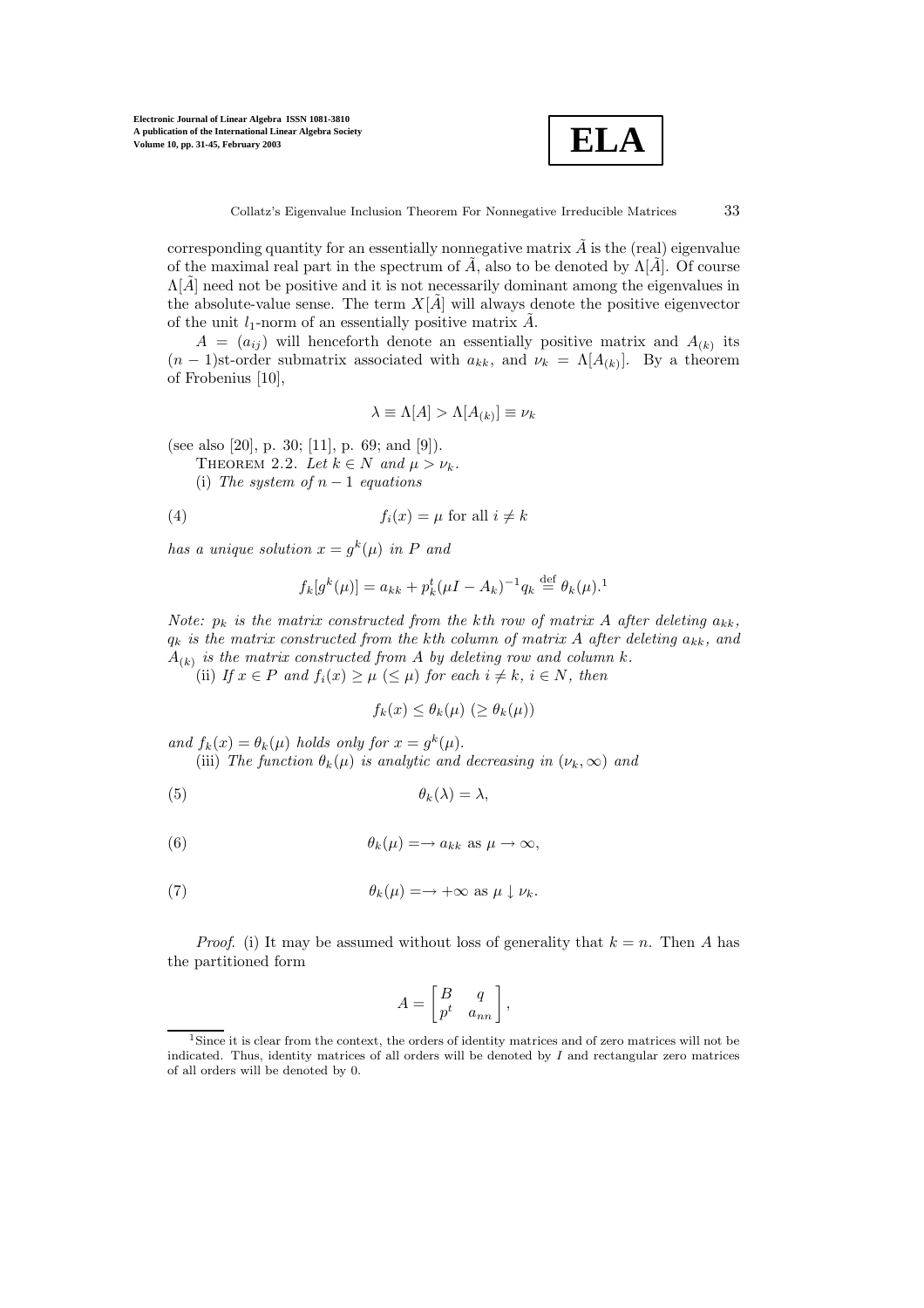

34 T. S. Oepomo

where  $B \equiv A_{(n)}$ ,  $p \equiv p_n \ge 0$ , and  $q \equiv q_n \ge 0$ .

Moreover,  $p_n \neq 0, q_n \neq 0$ , for, otherwise A would become reducible. Suppose that  $\mu > \nu_n$ .

Let  $x = [x_1, x_2, \ldots, x_n]^t$  satisfy (4) with  $k = n$ . We note that in this case  $x_n$  cannot vanish. The vector y formed from the first  $n-1$  components of x then satisfies

$$
(8) \t\t By + x_nq = \mu y.
$$

By a result of Frobenius (see [10]), the matrix  $\mu I - B$  has a nonnegative inverse if  $B \geq 0$  and  $\mu > \Lambda[B]$ . It has a positive inverse if in addition B is irreducible (see also [11], p. 69, and [9]). Consequently, (8) has the nonnegative solution

(9) 
$$
y = (\mu I - B)^{-1}q, x_n \neq 0
$$
, so it can be set that  $x_n = 1$ .

We will show that  $y$  is actually a positive vector.

If  $A_{(n)}$  is reducible, then there is a permutation matrix P to bring it into the lower block triangular form

(10) 
$$
PBP^{t} = \begin{bmatrix} G_{11} & 0 & 0 & \dots & 0 \\ G_{21} & G_{22} & 0 & \dots & 0 \\ \vdots & \vdots & \ddots & \vdots \\ G_{k1} & G_{k2} & G_{k3} & \dots & G_{kk} \end{bmatrix},
$$

where the  $G_{ii}$  are irreducible  $m_i \times m_i$  matrices.<sup>2</sup>

It can be seen that there is no loss of generality to assume that  $B$  is reducible, for, if it is irreducible, then the representation (10) consists of a single block  $B = G_{11}$ . This situation can be treated as a special case. Equation (8) can be rewritten as

(11) 
$$
(PBPt - \mu I)Py + Pq = 0.
$$

Suppose that Pq is partitioned into submatrices  $r_1, r_2, r_3, \ldots, r_k$  of sizes  $m_1 \times$  $1, m_2 \times 1, \ldots, m_k \times 1$ , respectively, and Py into the submatrices  $z_1, z_2, \ldots, z_k$  of corresponding sizes.

Then (11) takes the form

(12) 
$$
(\mu I - G_{jj})z_j = r_j + \sum_{m=1}^{j-1} G_{jm} z_m
$$

for  $1 \leq j \leq k$ . (The sum is assumed to vanish if  $j = 1$ .) The spectrum of B is the union of the spectra of the matrices  $G_{jj}$ . Therefore,  $\mu > \Lambda[G_{jj}]$  for  $1 \leq j \leq k$ . Since  $G_{jj}$  is irreducible by the quoted result of Frobenius,  $(\mu I - G_{jj})^{-1}$  is a *positive* matrix for  $1 \leq j \leq k$ .

The positivity of the vectors  $z_1, z_2, \ldots, z_k$  will be proved now by induction. The inductive hypothesis  $S_j$ , stating that  $z_m > 0$  for  $m < j$ , is empty for  $j = 1$  and thus  $S_1$ 

<sup>&</sup>lt;sup>2</sup>Any (1  $\times$  1) matrix is considered irreducible here.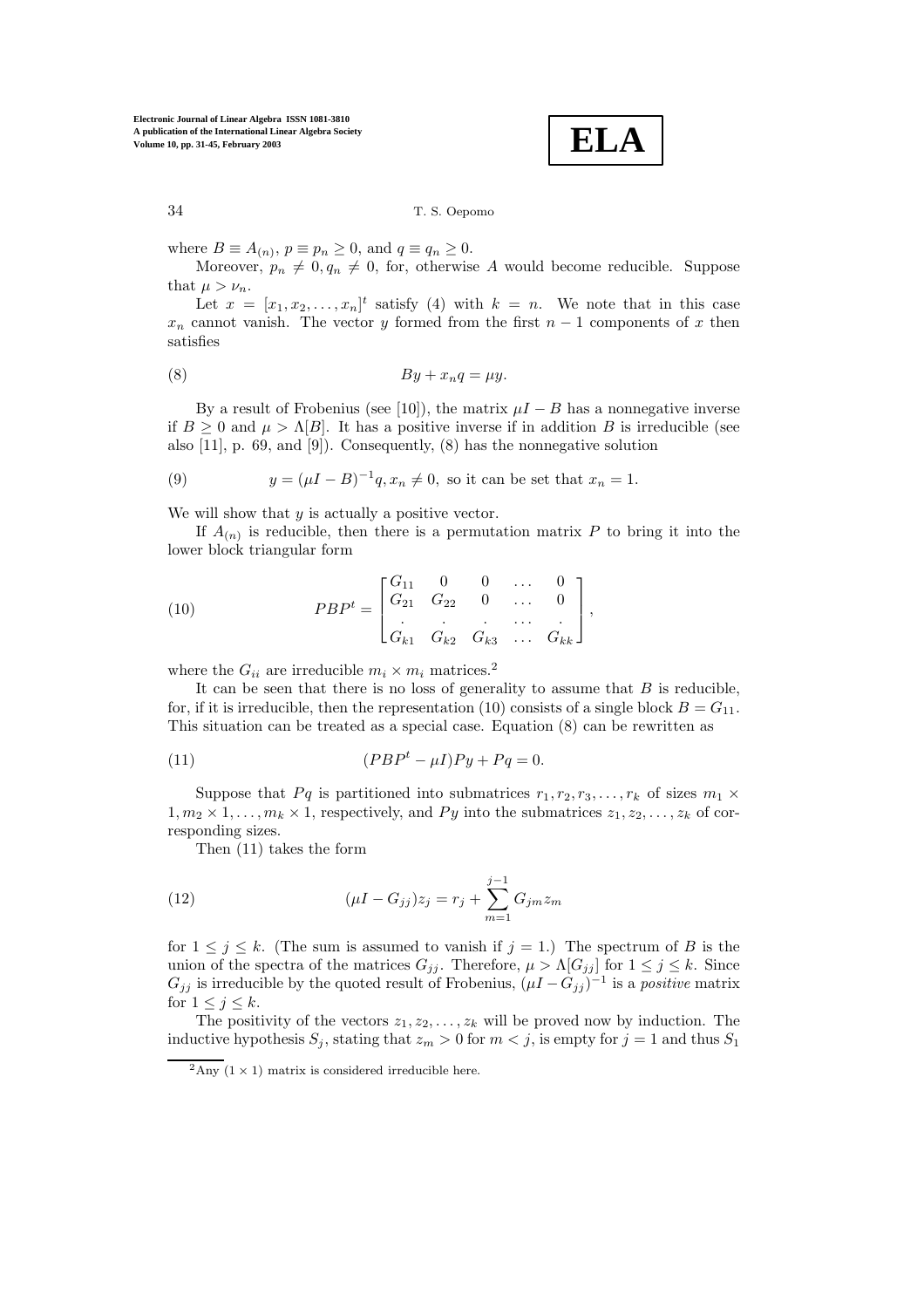

can be considered true. Assuming now  $S_j$  correct for some j, such that  $1 \leq j \leq k-1$ , it follows that the right-hand side of (12) can be the 0-vector only if  $r_j = 0$  and  $G_{jm} = 0$  for  $m < j$ . However, then all rows of A intersecting  $G_{jj}$  would only have 0 elements outside the block  $G_{jj}$ , which would imply that A is reducible. Therefore, the right-hand side of (12) representing a nonnegative vector must have a positive component. Because of the positivity of  $(\mu I - G_{jj})^{-1}$ ,  $z_j$  is also a positive vector. Hence,  $S_j$  implies  $S_{j+1}$  for  $j < k$  and thus, by induction,  $z_j > 0$  for  $1 \leq j \leq k$ . As a result,

(13) 
$$
y = (\mu I - B)^{-1} q > 0
$$

is proved. We note that, by substituting  $B<sup>t</sup>$  for B and p for q in (13), we obtain the dual inequality

(14) 
$$
(\mu I - B^t)^{-1} p > 0.
$$

Let  $a = (||y|| + 1)^{-1}$ . Then

$$
x^* = g^n(\mu) \stackrel{\text{def}}{=} \alpha \begin{bmatrix} y \\ 1 \end{bmatrix}
$$

is the unique solution of the problem (4) in P (in the case  $k = n$ ).  $q^n$  represents an analytic mapping of  $(\nu_n, \infty)$  into P. The value of  $f_n(x)^*$  is obtained easily:

$$
f_n(x^*) = (AX^*)/x_n^* = p^t y + a_{nn} = a_{nn} + p^t(\mu I - B)^{-1}q = \theta(\mu).
$$

(ii) Let  $x$  denote any vector in  $P$ . We introduce the matrices

(15) 
$$
C(x) = A - diag[f_1(x), f_2(x), \dots, f_n(x)].
$$

 $C(x)$  is essentially positive for any  $x \in P$ . Moreover, its positive eigenvector is x itself and the corresponding eigenvalue is

$$
\Lambda[C(X)] = 0.
$$

We note the special case  $x^* = q^n(\mu)$ :

(16) 
$$
C(x^*) = A - diag[\mu, \dots, \mu, \theta_n(\mu)].
$$

Suppose now that, for some  $x \in P, x \neq x^*$ ,

(17) 
$$
f_i(x) \ge \mu(i = 1, 2, 3, \dots, n - 1)
$$

and at the same time

$$
f_n(x) \ge \theta_n(\mu).
$$

Then, by (15) and (16),  $C(x) \geq C(x^*)$ . The matrices  $C(x)$ ,  $C(x^*)$  are different, for, otherwise,  $x = x^*$  would follow from the uniqueness of the positive eigenvector. If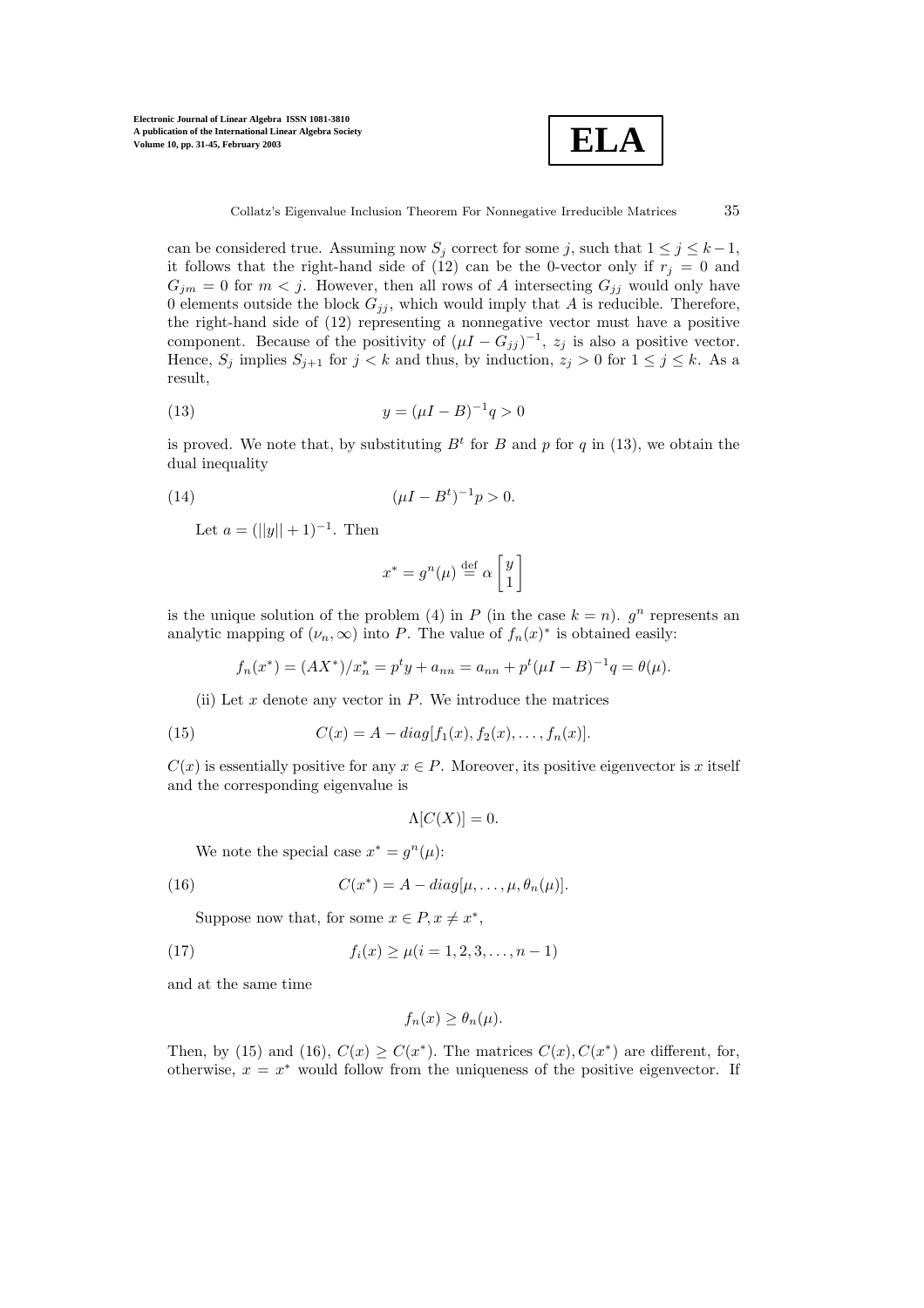**ELA**

## 36 T. S. Oepomo

 $\Lambda[C(x)] > \Lambda[C(x^*)]$ , then, because of the Frobenius theorem,  $\Lambda[C]$  is a strictly increasing function of all entries of the essentially positive  $C$ . Thus,  $(17)$  implies

$$
(18) \t\t f_n(x) < \theta_n(\mu).
$$

It can be shown similarly that (17) and (18) remain valid with the inequalities reversed simultaneously.

(iii) From the definition of  $\theta_n(\mu)$  follows

$$
(d/d\mu)\theta_n(\mu) = -p^t(\mu I - B)^{-2}q = -[(\mu I - B^t)p]^t[(\mu I - B)q].
$$

Since both vectors in brackets were shown to be positive [(13), (14)],  $(d/d\mu)\theta_n(\mu) < 0;$ hence  $\theta_n(\mu)$  is decreasing.

By the theorem of Collatz, the statement

$$
f_1(x) = f_2(x) = \cdots = f_{n-1}(x) = \lambda
$$

implies that  $f_n(x) = \lambda$ . Hence, by the result obtained in (i), the statement (5) is proved.

The statement (6) is obvious by the definition of  $\theta_k(\mu)$ . The statement (7) will be proved by contradiction. If it is false, then  $\theta_n(\mu)$ , a decreasing function, has a finite limit as  $\mu \downarrow \nu_n \equiv \nu$ . But then, by Lemma 2.1, a sequence  $\mu_j \downarrow \nu$  exists such that, if  $g^{n}(\mu_{i}) = x^{j}$ , then  $x^{j}$  converges to a vector  $u = (u_{1}, u_{2}, \ldots, u_{n})^{t} \in P$ . Let v denote the vector formed of the first  $n-1$  components of u. Then, applying (9) to  $x<sup>j</sup>$  and letting  $j \to \infty$ , we get

$$
(B - \nu I)v + u_n q = 0.
$$

Since the spectrum of B is the union of spectra of the submatrices  $G_{ii}$  obtained by the partitioning (11), there is at least one submatrix  $G_{ss}$  such that  $\Lambda[G_{ss}] = \Lambda[B] = \nu$ . If Pq is partitioned as before and Pv is partitioned into submatrices  $w_1, w_2, \ldots, w_k$ of corresponding sizes, then equations analogous to (13) are obtained, replacing only  $z_i$  with  $w_i$  and  $\mu$  with  $\nu$ . In particular,

(19) 
$$
(\nu I - G_{ss})W_s = v_n r_s + \sum_{m=1}^{s-1} G_{sm} w_m,
$$

since all right-hand terms of (19) are known to be nonnegative. So it comes to such terms as

(20) (Gss − νI)w<sup>s</sup> ≤ 0.

Here  $w_s > 0$  and  $G_{ss}$  is an essentially positive matrix such that  $\Lambda(G_{ss}-\nu I) = \nu - \nu =$ 0. If  $w_s$  is not an eigenvector of  $G_{ss}$ , then, by the theorem of Collatz,  $(G_{ss} - \nu I)w_s$ must have a positive component. In view of (20), therefore,  $w_s$  is an eigenvector of  $G_{ss}$  and  $(G_{ss} - \nu I)w_s = 0$ .

Therefore, (19) implies by the positivity of the vectors  $w_i$  and of  $v_n$  that  $G_{sm} = 0$  $(m = 1, 2, 3, \ldots, s - 1)$  and  $r_s = 0$ .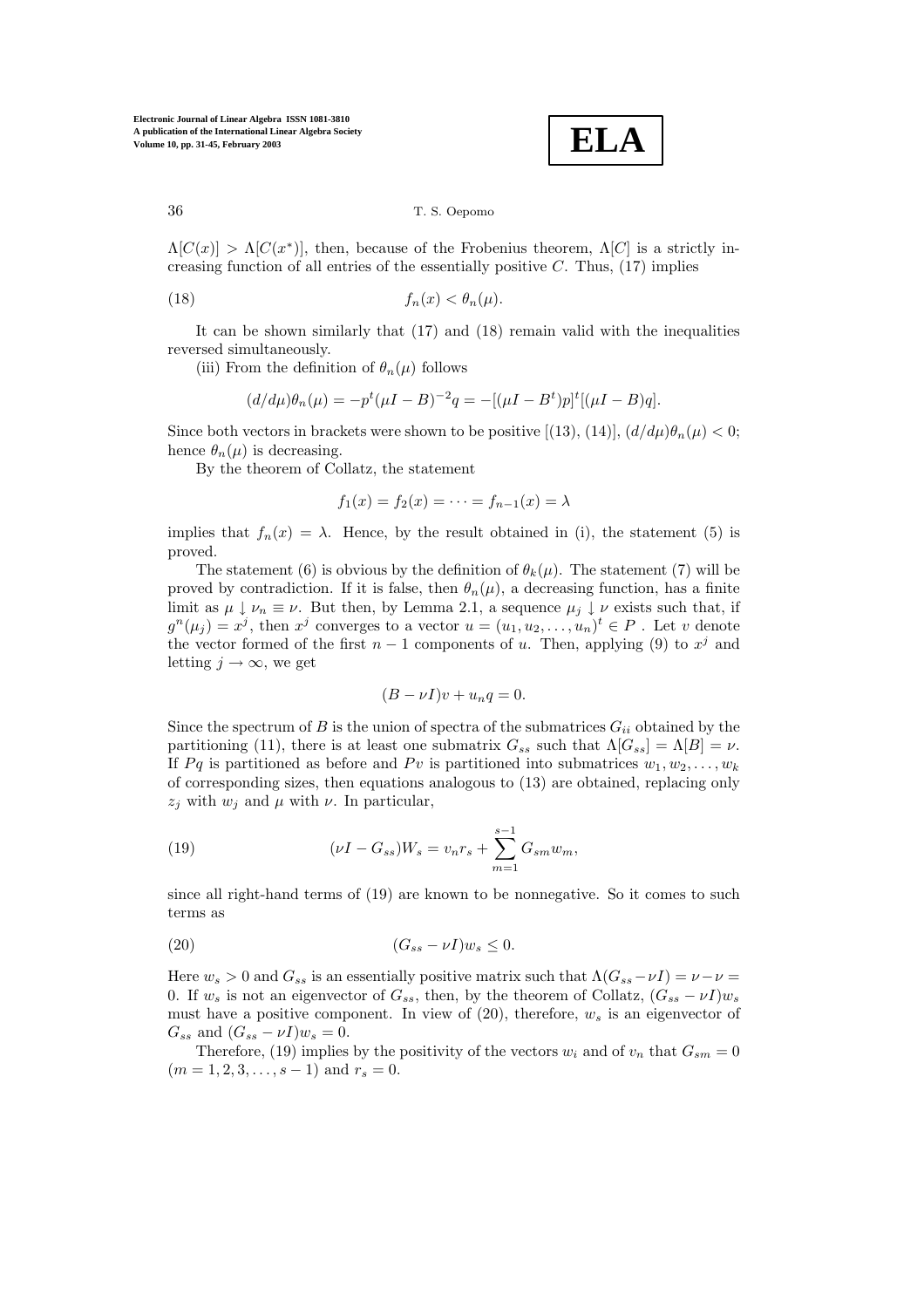

As a result, the rows of A containing  $G_{ss}$  are otherwise empty. However, then A would be reducible, contrary to assumption. Thus  $(7)$  has to be correct.  $\square$ Corollary 2.3. *Let*

$$
\Phi(\mu) = \max{\lbrace \theta_i(\mu) | i \in N \rbrace},
$$

$$
\Psi(\mu) = \min{\lbrace \theta_i(\mu) | i \in N \rbrace},
$$

and  $\Phi^{-1}$  *denote the inverse function of*  $\Phi$ *. Then, for any*  $x \in P$ *,* 

(21) 
$$
\Psi(M(x)) \le m(x) \le \Phi^{-1}(M(x)).
$$

*Proof.* Equation (21) is a consequence of (ii) in Theorem 2.2.

The functions  $\Phi^{-1}$ ,  $\Psi$  are continuous, piecewise analytic, and strictly decreasing in  $[\lambda, \infty]$ . Further,

$$
\Phi^{-1}(\lambda) = \Psi(\lambda) = \lambda,
$$
  

$$
\lim_{\mu \to \infty} \Phi^{-1}(\mu) = \max_{i \in N} (\nu_i) \equiv X, \text{ and}
$$

$$
\lim_{i \in N} \Psi(\mu) = \min_{i \in N} (a_{ii}) \equiv \alpha.
$$

Hence, every inclusion interval  $(\kappa, \mu)$  (defined by  $\kappa = m(x), \mu = M(x)$ , valid for some  $x \in P$ ) can be represented by a point in the closed, curvilinear, wedge-shaped region L<sup>\*</sup> enclosed by the curves  $\Gamma_1 : \kappa = \Psi(\mu)$  and  $\Gamma_2 : \kappa = \Phi^{-1}(\mu)$  (see Fig. 1).  $\Box$ 

The following theorem is an application of this corollary to the design of algorithms using the Perron–Frobenius–Collatz minimax principle for the calculation of  $X[A]$ .

THEOREM 2.4. *Suppose that, for a sequence*  $\{x^i\}$  *of positive unit vectors,*  $m(x) \rightarrow$  $\Lambda[A] \equiv \lambda$ . Then  $x^i \to X[A] \equiv \xi$ . Moreover, the sequences  $\{m(x^i)\},\{x^i\}$  are equicon*vergent in the sense that an index*  $\nu$  *and a constant*  $K > 0$  *exist such that* 

$$
||x^i - \xi|| < K[\lambda - m(x^i)] \text{ if } i \ge \nu.
$$

*Similar statements can be made if*  $M(x^{i}) \rightarrow \lambda$  *is known.* 

*Proof.* By the corollary of Theorem 2.2 and the theorem of Collatz.

(22) 
$$
\lambda \le M(x^i) \le \phi(m(x^i)).
$$

Since  $\phi(\lambda) = \lambda$ , (22) implies  $M(x^i) \to \lambda$ . All accumulation points of the sequence  ${x^i}$  are in P, for, otherwise,  $M(x^i)$  would be unbounded, by Lemma 2.1. Let  ${x^{\rho(i)}}$ denote a convergent subsequence, say,  $x^{\rho(i)} \to y \in P$ . Then

$$
M(y) = m(y) = \lambda
$$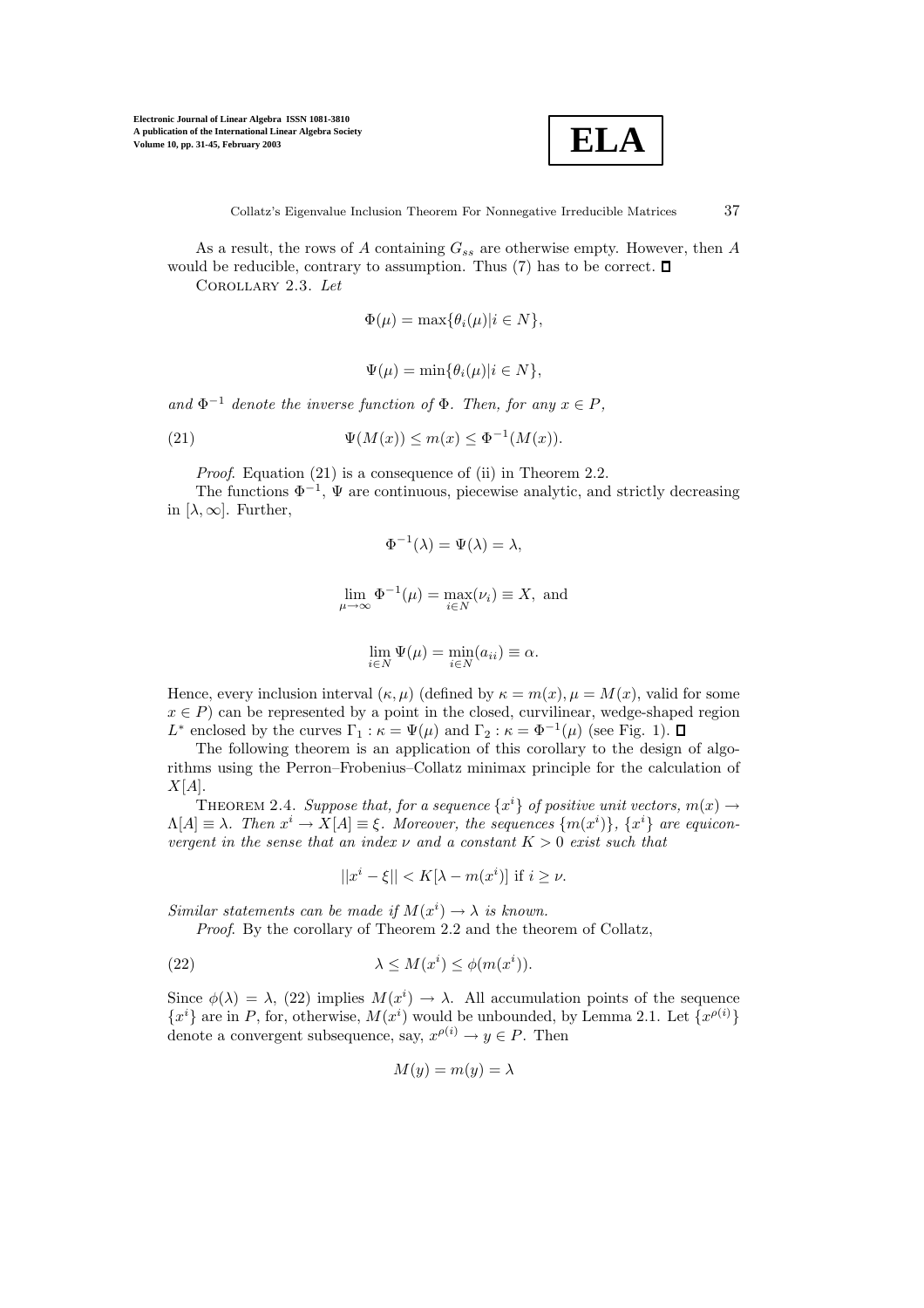$$
\mathbf{ELA}
$$



and, therefore,  $y = X[A] = \xi$ , by the theorem of Collatz. This is true for *any* convergent subsequence  $\{x^{\rho(i)}\}$ . Hence  $x^i \to \xi$ .

The function  $\Phi(\mu)$  is continuous and piecewise analytic in  $(\chi, \infty)$ . Therefore, it has a left-hand derivative  $\dot{\Phi}_l(\lambda) \equiv k_1$ . If  $\lambda - m(x) = \delta \downarrow 0$ , then  $M(x) - \lambda \leq k_1 \delta + 0(\delta^2)$ . Thus, for each  $i \in N$  and  $k = 2 \max(k_1, 1)$ , and also for sufficiently large values of j,

$$
|f_i(x^j) - \lambda| \le k\delta,
$$

from which

$$
||Ax^{j} - \lambda x^{j}|| \leq k\delta
$$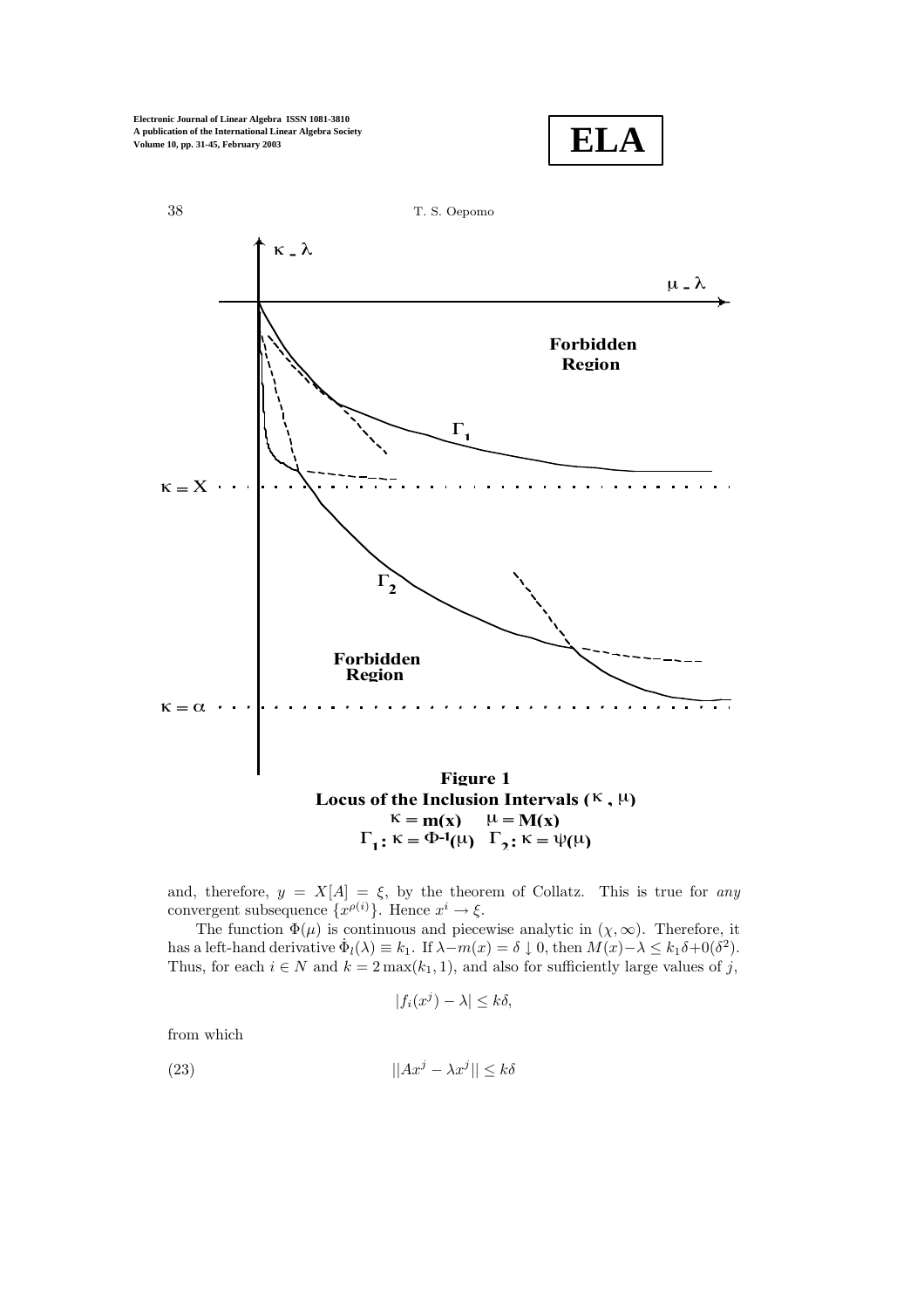

follows easily.

Remembering now that  $\lambda$  is, by the Perron–Frobenius theorem, a simple eigenvalue of A, an elementary consideration shows that a constant  $\beta$  (dependent on A alone) exists such that, for any unit *n*-vector  $y$ ,

$$
||y - \xi|| \le \beta ||Ay - \lambda y||
$$

by (23) therefore for sufficiently large j and  $K = \beta k$ . Thus,

$$
||x^j - \xi|| \le 0[\lambda - m(x^j)].
$$

If  $M(x^j) \to \lambda$  is assumed, the corresponding results can be obtained similarly.  $\Box$ 

It should be noted that the result as such has been studied thoroughly in the literature and the work reported here is a step forward in achieving such a method from a different point of view. The main difference in this paper is the exact description of all possible pairs of maximal and minimal quotients  $m(x)$  and  $M(x)$  of a positive vector built from a nonnegative irreducible matrix A. A large number of authors have been dealing with methods for calculating the Perron vector by constructing a sequence  $x^{(i)}$  with decreasing  $M(x^{(i)})$ . Their convergence is shown to be linear  $([13], [14])$ . On the other hand, as described in section 1 of [7], a linear convergence was also derived. In the context of [8] and [5], a linear convergence was proved and numerical results were presented. It would be impossible to list by name the authors who studied thoroughly the above-mentioned method. We would, however, like to mention the contribution of a handful of mathematicians  $([4], [1], [16])$ , as cited in the last paper.

REMARK 2.5. It is interesting to compare this result to the behavior of the minimum sequence in the Rayleigh–Ritz method applicable to Hermitian matrices. Typically, in that case,

$$
||x^{j} - \xi|| = 0(|\lambda - R^{j}|^{\frac{1}{2}})
$$

only where  $R^j$  is the Rayleigh quotient belonging to the sequence element  $x^j$ ,  $\xi$  is the eigenvector, and  $\lambda$  is the corresponding eigenvalue.

**3. The Set of All Inclusive Intervals.** The corollary to Theorem 2.2 states that, if all possible  $\{m(x), M(x)\}$  pairs are represented in a  $(\kappa, \mu)$  Cartesian coordinate system, their locus  $L$  is a (proper or improper) subset of the closed wedge-shaped region  $L^*$  bounded by the curves  $k = \phi^{-1}(\mu)$  and  $\kappa = \psi(\mu)$   $(\mu \ge \lambda)$ . By Theorem 2.2, for any  $\mu \geq \lambda$ , an  $x \in P$  can be found such that  $M(x) = \mu$ . Therefore, (21) implies that  $\phi^{-1}(\mu) \ge \psi(\mu)$  for any  $\mu > \lambda$ .

The following questions remain to be resolved:

(1) Is  $\phi^{-1}(\mu) \ge \psi(\mu)$  true for  $\mu > \lambda$ ?

(2) Is every  $(\kappa, \mu) \in L^*$  an inclusion interval (i.e., is  $\kappa = m(x), \mu = M(x)$  for some  $x \in P$ ?

The answer given in Theorem 3.2 below is affirmative to both questions if  $n \geq 3$ . We will show first that neither of the answers is necessarily yes for  $n = 2$ . Let  $A = (a_{ij})$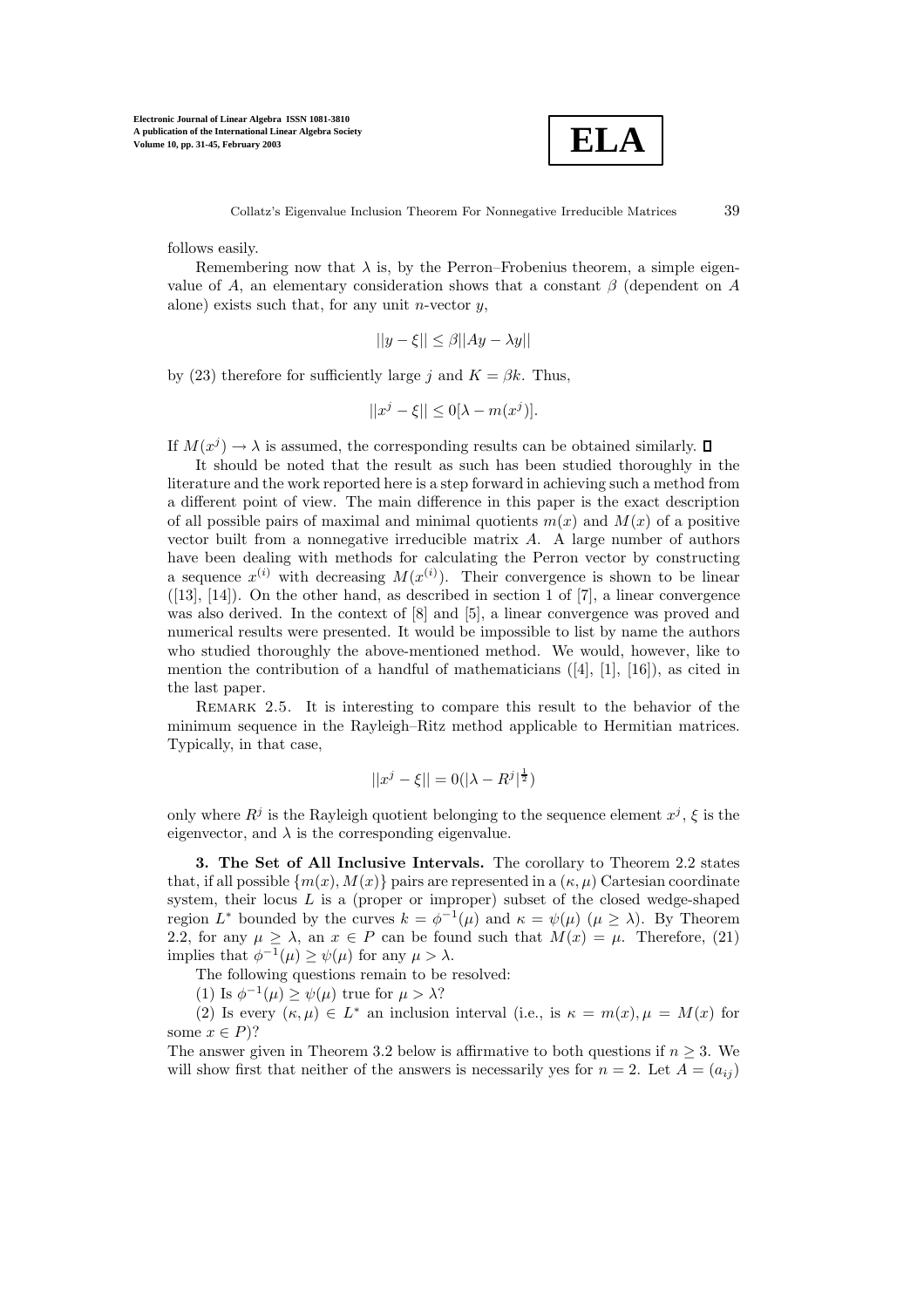$$
\boxed{\textbf{ELA}}
$$

#### 40 T. S. Oepomo

be a  $2 \times 2$  essentially positive matrix. Then, with the notation of Theorem 2.2,

$$
\theta_i(\mu) = a_{ii} + \frac{a_{ij}a_{ji}}{\mu - a_{jj}},
$$

where  $i = 1, 2$  and  $j = 3 - i$ .

It can be verified by direct calculation that, for  $\mu > \lambda$ ,

$$
\phi^{-1}(\mu) = \max{\{\theta_1(\mu), \theta_2(\mu)\}}
$$
 and  

$$
\psi(\mu) = \min{\{\theta_1(\mu), \theta_2(\mu)\}}.
$$

Furthermore,

$$
\phi^{-1}(\mu) > \psi(\mu)
$$
 if  $\mu > \lambda$  and  $a_{11} \neq a_{22}$  and  
 $\phi^{-1}(\mu) = \psi(\mu)$  for all  $\mu \geq \lambda$  if  $a_{11} = a_{22}$ .

The set L is then the union of the curves described by  $\kappa = \theta_1(\mu)$  and  $\kappa = \theta_2(\mu)$ for  $(\mu \ge \lambda)$  (thus  $L^* \ne L$  if  $a_{11} \ne a_{22}$ ).

In the proof of Theorem 3.2, we will need the answer to a question that is interesting in itself. Is it possible to modify a vector  $x \in P$  continuously so that two of the ratios  $f_i(x)$  should change? How are the changes of the two selected ratios related?

LEMMA 3.1. *Suppose that*  $x^{\circ} \in P$  *and*  $f_i(x^{\circ}) = \phi_i$ *. Then positive numbers*  $\tau_i$ *,*  $\tau_{ij}$ *exist*  $(i, j \in n, i \neq j)$  *such that, for any*  $r, s \in N, r \neq s$ *, the system* 

(24) 
$$
f_i(x) = \phi_i \text{ if } i \neq r, s,
$$

$$
f_r(x) = \phi_r + \rho,
$$

$$
f_s(x) = \phi_s + \sigma
$$

*has a uniquely determined solution*  $x \in P$  *whenever the real numbers*  $\rho, \sigma$  *satisfy* 

(25) 
$$
\tau_{rs}\rho\sigma + \tau_r\rho + \tau_s\sigma = 0
$$

*and*

$$
\rho\sigma\leq 0.
$$

*This solution*  $x = h^{rs}(x^o, \rho)$  *is an analytic function of*  $\rho$  *in its definition interval*  $(-\tau_s/\tau_{rs}, \infty)$ .

*Proof*. Consider the matrix

$$
C = \text{diagonal}[f_1(x^o), f_2(x^o), \dots, f_n(x^o)] - A.
$$

Let  $C_i(x)$  denote the  $(n-1)$ -square submatrix obtained by omission of the *i*th row and column,  $C_{ij}$  the  $(n-2)$ -square submatrix resulting after omission of the *i*th and jth rows and columns of  $C(i, j \in N, i \neq j)$ , and  $\tau_i = \det(C_i), \tau_{ij} = \det(C_{ij})$  the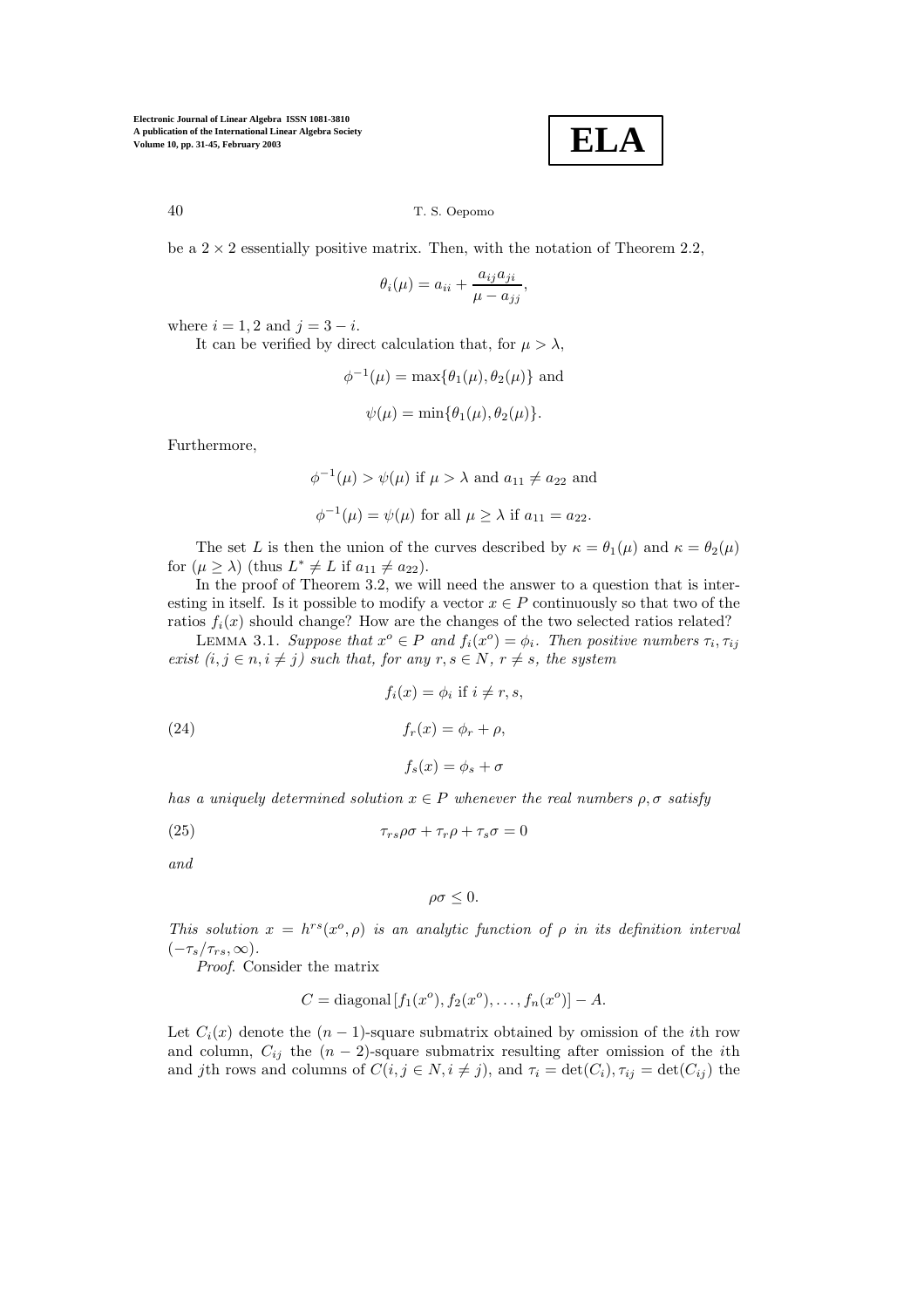

corresponding principle minors. Here  $-C$  is essentially positive and its positive eigenvector is  $x^o$ , with corresponding eigenvalue  $\Lambda[-C]=0$ . By the theorem of Frobenius [9],  $\tau_i = \det(C_i) > 0$  and  $\tau_{ij} = \det(C_{ij}) > 0$  under these circumstances (see also [10], p. 70 and [8]). If  $x \in P$ , then the system (24) is equivalent to

(26) 
$$
Fx \equiv (C + \rho \Delta^r + \sigma \Delta^s)x = 0,
$$

where  $\Delta^p$  is the  $n \times n$  matrix  $\Delta_{ij}^p = \delta_{pi} \delta_{pj}$  and  $\delta_{pi}$  is the Kronecker delta. Equation (26) has a nontrivial solution if and only if

$$
\det(F) = \det(C) + \rho \tau_r + \sigma \tau_s + \rho \sigma \tau_{rs} = 0.
$$

Since  $\Lambda(C) = 0$ , C is singular and therefore the last equation is equivalent to (25). If  $\rho = 0$  and  $\sigma = 0$  then the (unique) solution of (24) is  $x = x^o$ . The principle minors of F associated with the  $(rr)$  and  $(ss)$  elements are

$$
F\begin{pmatrix} 1,2 & r-1,r+1 & n \\ 1,2 & r-1,r+1 & n \end{pmatrix} = \tau_s + \sigma \tau_{rs},
$$

$$
F\begin{pmatrix} 1,2 & s-1,s+1 & n \\ 1,2 & s-1,s+1 & n \end{pmatrix} = \tau_r + \rho \tau_{rs}.
$$

If  $\rho \sigma < 0$ , at least one of these is positive. Therefore, the rank of F is  $n-1$  and the solution of (26) is determined uniquely up to a scalar factor.

By (25),

(27) 
$$
\sigma = -\tau_r / (\tau_{rs}\rho + \tau_s) \stackrel{\text{def}}{=} \sigma_{rs}(\rho).
$$

Therefore, together with  $\sigma$ , all subdeterminants of F are analytic functions of  $\rho$  in the interval  $(\gamma, \infty)$ , where  $\gamma = -\tau_s/\tau_{rs}$ . Therefore, (26) has a normalized solution  $t(\rho) = h^{rs}(x^{\circ}, \rho)$ , an analytic function of  $\rho$  in an open domain of the complex plane containing the real interval  $(-\gamma, \infty)$ , and  $t(0) = x^o$ . It will be shown next that  $M[t(\rho)]$ is bounded in  $(-\gamma, \infty)$ . In fact, if  $x = t(\rho)$ , then, by definition of C and by (26),

 $(Ax)_p = [\phi_p + \rho \delta_{rp} + \sigma \delta_{sp}] x_p \quad (p = 1, 2, 3, \dots, n).$ 

It follows easily from this identity that

(28) 
$$
M(x) \leq M(x^o) + \max\{\rho, \sigma\},\
$$

where  $\sigma = \sigma_{rs}(\rho)$ . Now suppose that  $(\alpha, \beta)$  is the component of the open set  $\Omega = \{ \rho \in \mathbb{R}^n : s \in \mathbb{R}^n \mid s \in \mathbb{R}^n \}$  $(\gamma, \infty)|t(\rho) \in P\}$  that contains  $\rho = 0$ . If  $\alpha > \gamma$ , then by continuity  $t(\alpha) \in P$ . But, by Lemma 2.1,  $M[t(\rho)]$  would be unbounded as  $\rho \downarrow \alpha$ , contrary to (28). A similar contradiction arises if  $\beta < \infty$  is assumed. Hence  $\Omega = (\gamma, \infty)$  and  $T^{rs}(x_o, \rho) \in P$  for  $\gamma < \rho < \infty$ .  $\Box$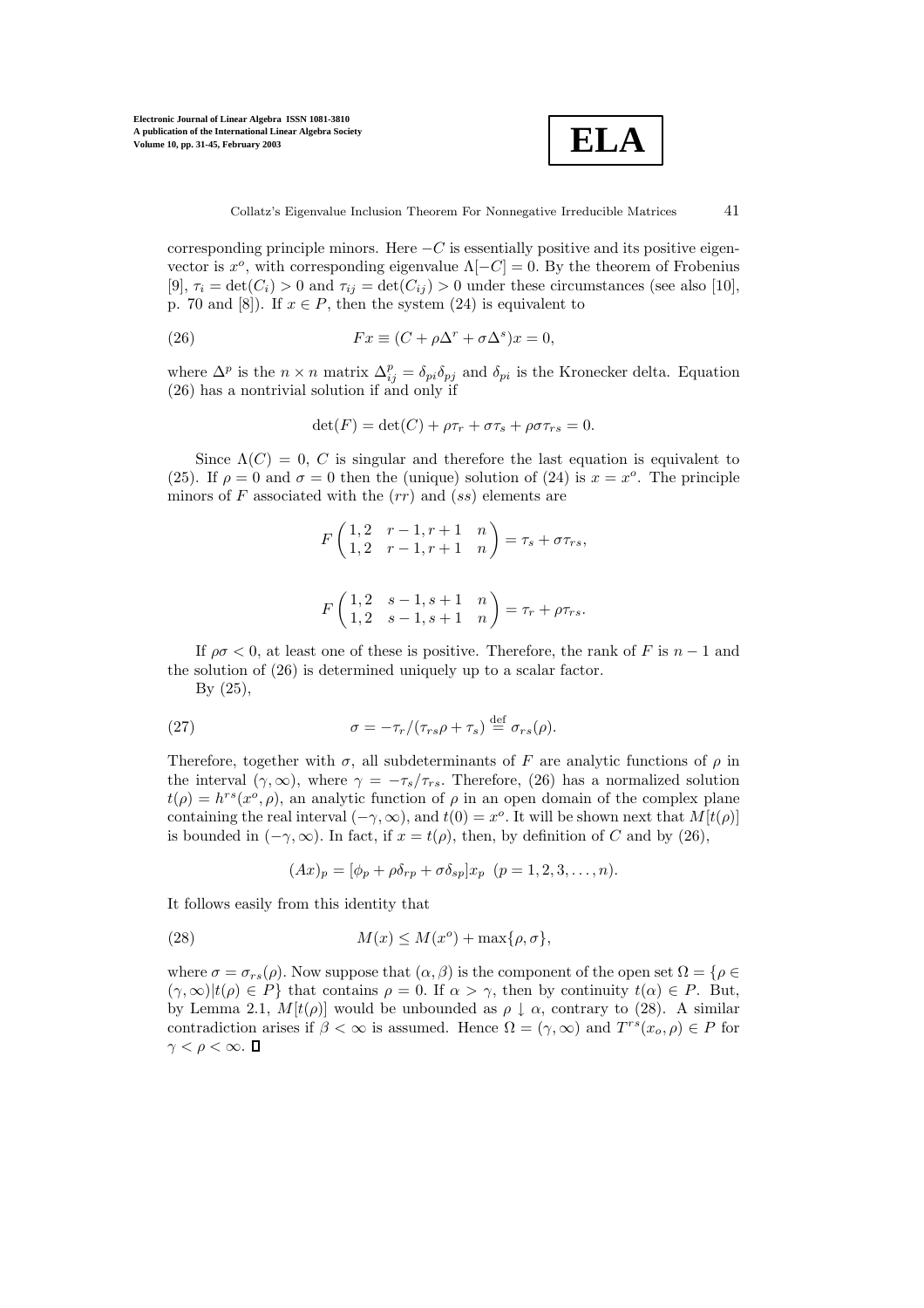**ELA**

## 42 T. S. Oepomo

THEOREM 3.2. Let  $n > 3$ . Then, with the notation of the corollary of Theorem 2.2*,*

(i)  $\psi(\mu) < \phi^{-1}(\mu)$  *if*  $\mu > \lambda$ .

(ii) *The locus* L of all  $(\mu, \kappa)$  *pairs, with*  $\kappa = m(x)$ *,*  $\mu = M(x)$ *, and*  $x \in P$ *, is precisely the closed curvilinear wedge-shaped domain*  $L^*$  *between the curves* Γ<sub>1</sub> *and* Γ2*; i.e.,*

$$
L = \{(\mu, \kappa) | \phi^{-1}(\mu) \le \kappa \le \psi(\mu)\}
$$

*(see Fig.* 1*).*

*Proof.* With the notation of Theorem 2.2, let  $\mu > \lambda$  and  $r, s \in N$  such that

$$
\mu = \phi(\tau) = \theta_r(\tau),
$$

$$
\psi(\mu) = \theta_s(\mu).
$$

Further, let  $y = g<sup>s</sup>(\mu)$ ,  $x = g<sup>r</sup>(\tau)$ . Then  $x, y$  satisfy the equations

$$
f_i(y) = \mu \text{ if } i \neq s,
$$
  

$$
f_s(y) = \psi(\mu),
$$

(29a)  $f_i(x) = \tau = \phi^{-1}(\mu)$  if  $i \neq r$ ,

(29b)  $f_r(x) = \mu.$ 

In particular, note that  $M(x) = M(y) = \mu$ .

For the proof of (i) it is sufficient to show a single vector  $\mu \in P$  such that  $m(\mu) < \tau$ , whereas  $M(\mu) = \mu$ .

Let  $j, k \in N$  and  $j, k \neq r$ . Then, by (29a),  $f_i(x) = f_k(x) = \tau \lt \mu$ .

The function  $t(\xi) = h^{jk}(x,\xi)$  introduced in Lemma 3.1 is continuous for  $\xi \ge 0$ and satisfies

$$
f_j[t(\xi)] = \tau + \xi,
$$

$$
f_k[t(\xi)] = \tau + \sigma_{jk}(\xi),
$$

where  $\sigma_{jk}(\xi)$  is the function (27) and is negative for  $\xi > 0$ . The other ratios  $f_i[t^{jk}(\xi)]$ are constants. Setting  $\mu = t^{jk}(\mu - \tau)$ , we find by Lemma 3.1 that

$$
f_k(u) < \tau, M(u) = f_j(u) = \mu.
$$

Hence proposition (i) is proved.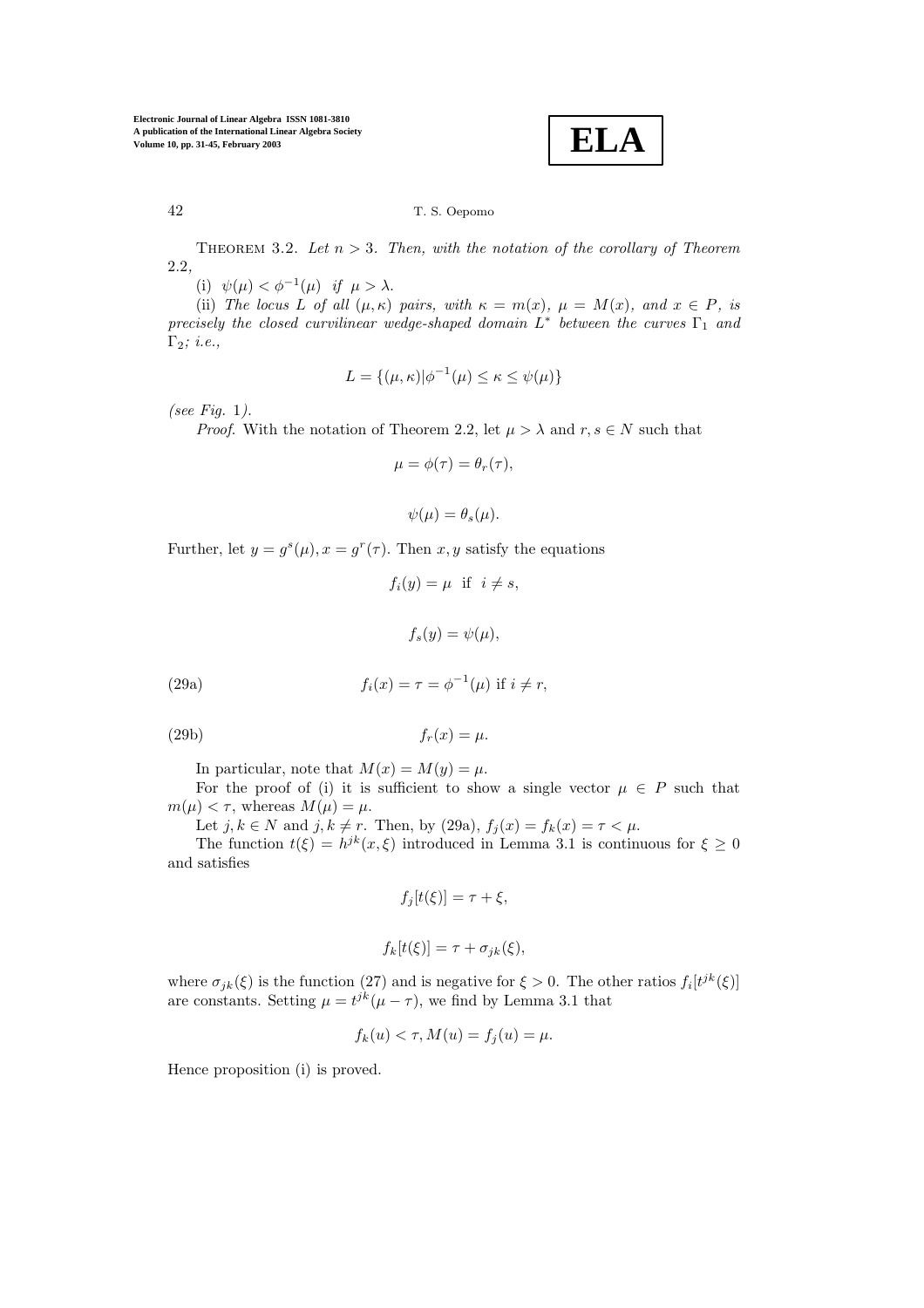

For the proof of (ii) it suffices to show that a continuous function  $w : [0,1] \to P$ can be found such that

(30a) 
$$
w(0) = x, w(1) = y,
$$

(30b) 
$$
M[w(\xi)] = \mu \quad (0 \le \xi \le 1).
$$

Then, by the intermediate value theorem, for any  $\eta$  in the interval  $(\phi^{-1}(\mu), \psi(\mu))$ ,  $\eta = m[w(\xi^*)]$  for some  $\xi^* \in P$  and thus  $(\eta, \mu)$  is an inclusion interval.

Let  $p(1), p(2), \ldots, p(n)$  denote a permutation of the numbers  $1, 2, \ldots, n$  such that (a)  $p(2) \neq r$  and (b)  $p(n) = s$ . (Such a permutation can be found if  $n \geq 3$ .) Let the function  $v^1, v^2, \ldots, v^{n-1} : [0,1] \to P$  be defined recursively by the following rules:

$$
v^1(0) = x \stackrel{\text{def}}{=} z^1,
$$

$$
v^{i}(0) = v^{i-1}(1) \stackrel{\text{def}}{=} z^{i}(i > 1),
$$

and

$$
v^i(\xi) = h^{p(i)p(i+1)}(z^i, \delta_i \xi),
$$

where  $i = 1, 2, ..., n - 1$  and  $\delta_i = \mu - f_{p(i)}(z^i)$ . By Lemma 3.1,

(31) 
$$
f_{p(i)}[v^i(\xi)] = f_{p(i)}(z^i) + \delta_i \xi = \mu \xi + f_{p(i)}(z^i)(1 - \xi),
$$

(32) 
$$
f_{p(i+1)}[v^{i}(\xi)] = f_{p(i+1)}(z^{i}) + \sigma_{p(i)p(i+1)}(\delta_{i}\xi),
$$

whereas

(33) 
$$
f_j[v^i(\xi)] = f_j(z^i) \text{ if } j \neq p(i), p(i+1).
$$

It may be observed that the function (31) is nondecreasing and (32) is nonincreasing if  $\delta_j > 0$ . (The function (33) is constant.)

Since  $M(x) = \mu$ , clearly  $\delta_1 \ge 0$ . Hence, by (31), (32), and (33),  $f_i[v^1(\xi)] \le \mu$ for  $0 \leq \xi \leq 1$ . Furthermore,  $f_r[v^1(\xi)] = \mu$  since  $f_r(z^1) = f_r(x) = \mu$ , and, by the assumption  $r \neq p(2)$ , either (31) or (33) applies. By (31), then,  $f_{p(1)}(z^2) = \mu$ . Furthermore, among the functions  $f_i[v^1(\xi)]$ , all but (possibly) the one with  $i = p(1)$ are nonincreasing. Therefore, letting  $H[t]$  denote the index set

$$
H[t] = \{i \in N | f_i(t) = \mu\}
$$

for any  $t \in P$ , we obtain

$$
\{p(1)\} \subseteq H[z^2] \subseteq \{p(1)\} \cup \{r\}.
$$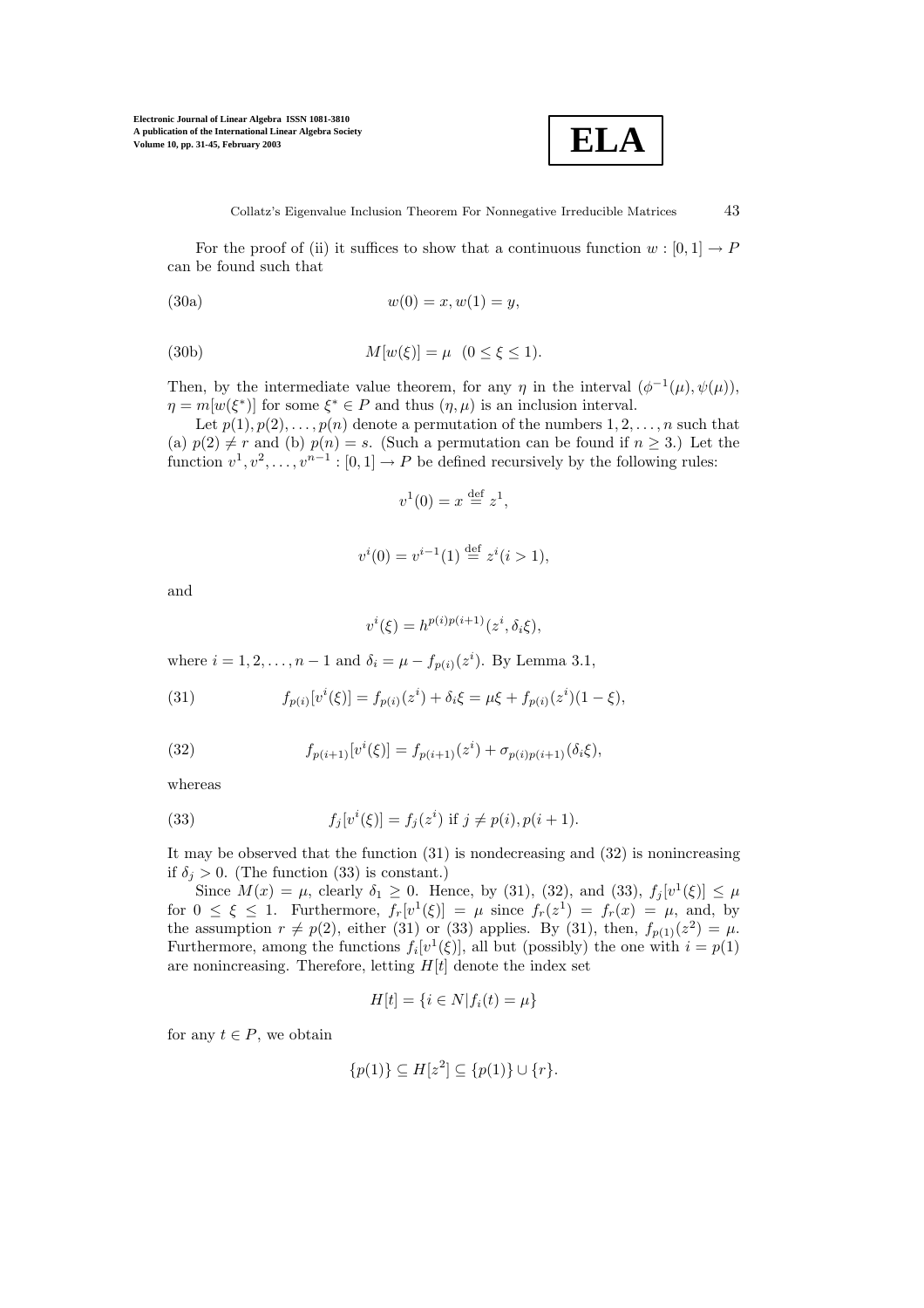**ELA**

#### 44 T. S. Oepomo

It can be proved similarly for  $i = 2, 3, \ldots, n - 1$  by induction by means of (31), (32), and (33) that

$$
\delta_i \equiv \mu - f_{p(i)}(z^i) \ge 0,
$$

$$
M[v^i(\xi)] = \mu(0 \le \xi \le 1),
$$

(34) 
$$
\{p(1),...,p(i)\} \subseteq H[z^{i+1}] \subseteq \{p(1),...,p(i)\} \cup \{r\}
$$

 $(z^n \equiv v^{n-1}(1))$ . By (34), then, in particular,  $H[z^n]$  contains at least the  $(n-1)$ element set  $\{p(1),...,p(n-1)\} = N - \{s\}$ . It may not contain n elements, in which case  $\mu > \Lambda[A]$  would be an eigenvalue of A, contrary to the Perron–Frobenius theorem. Therefore,  $H[z^n] = N - \{s\}$ . Then, by Theorem 2.2,  $Z^n = g^s(\mu) = y$  is a result. It is now easy to see that the function  $w$  defined by

$$
w(\xi) = v^{i}[(n-1)\xi - (i-1)] \text{ if } \frac{i-1}{n-1} \le \xi \le \frac{i}{n-1},
$$
  

$$
w(1) = v^{n-1}(1) = z^{n}
$$

 $(i = 1, 2, \ldots, n-1)$  is continuous in [0, 1] and satisfies the relations in (30). Thus, the proof of proposition (ii) is completed.  $\Box$ 

#### REFERENCES

- [1] Pham Van At. Reduction of a Positive Matrix to a Quasi-stochastic Matrix by a Similar Variation Method. *USSR Comput. Math, Math. Phys.*, 11:255–262, 1971.
- [2] G. Birkhoff and R. S. Varga. Reactor Criticality and Non-Negative Matrices. *J. Soc. Indust. Math.*, VI:354–377, 1958.
- [3] A. Brauer. The Theorems of Lederman and Ostrowsky on Positive Matrices. *Duke Math. J.*, 24:265–274, 1957.
- [4] A. Brauer. A Method for the Computation of the Greatest Root of a Positive Matrix. *J. Soc. Indust. Appl. Math.*, 5:250–253, 1957.
- [5] W. Bunse. A Class of Diagonal Transformation Methods for the Computation of the Spectral Radius of a Nonnegative Irreducible Matrix. *SIAM J. Numer. Anal.*, 18:693–704, 1981.
- [6] L. Collatz. Einschliessungssatz fuer die charakteristischen Zahlen von Matrizen. *Math. Z.*, 48:221–226, 1942–43.
- [7] L. Elsner. Verfahren zur Berechnung des Spektralradius nichtnegativer irreducibler Matrizen. *Computing*, 8:32–39, 1971.
- [8] L. Elsner. Verfahren zur Berechnung des Spektralradius nichtnegativer irreducibler Matrizen II. *Computing*, 9:69–73, 1972.
- [9] Ky Fan. Topological Proofs for Certain Theorems on Matrices with Non-Negative Elements. *Monatsh. Math.*, 62:219–237, 1958.
- [10] G.F. Frobenius. Üeber Matrizen aus Positiven Elementen I and II. *Sitzungsber. Preuss. Akad. Wiss.*, Berlin, 471–476, 1908; 514–518, 1909.
- [11] F. R. Gantmacher. *Theory of Matrices*, Vol. 2. Chelsea Publishing Co., New York, 1959.
- [12] C. A. Hall and T. A. Porsching. Bounds for the Maximal Eigenvalue of a Non-Negative Irreducible Matrix. *Duke Math. J.*, 36:159–164, 1969.
- [13] C. A. Hall and T. A. Porsching. Computing the Maximal Eigenvalue and Eigenvector of a Positive Matrix. *SIAM J. Numer. Anal.*, 5:269–274, 1968.